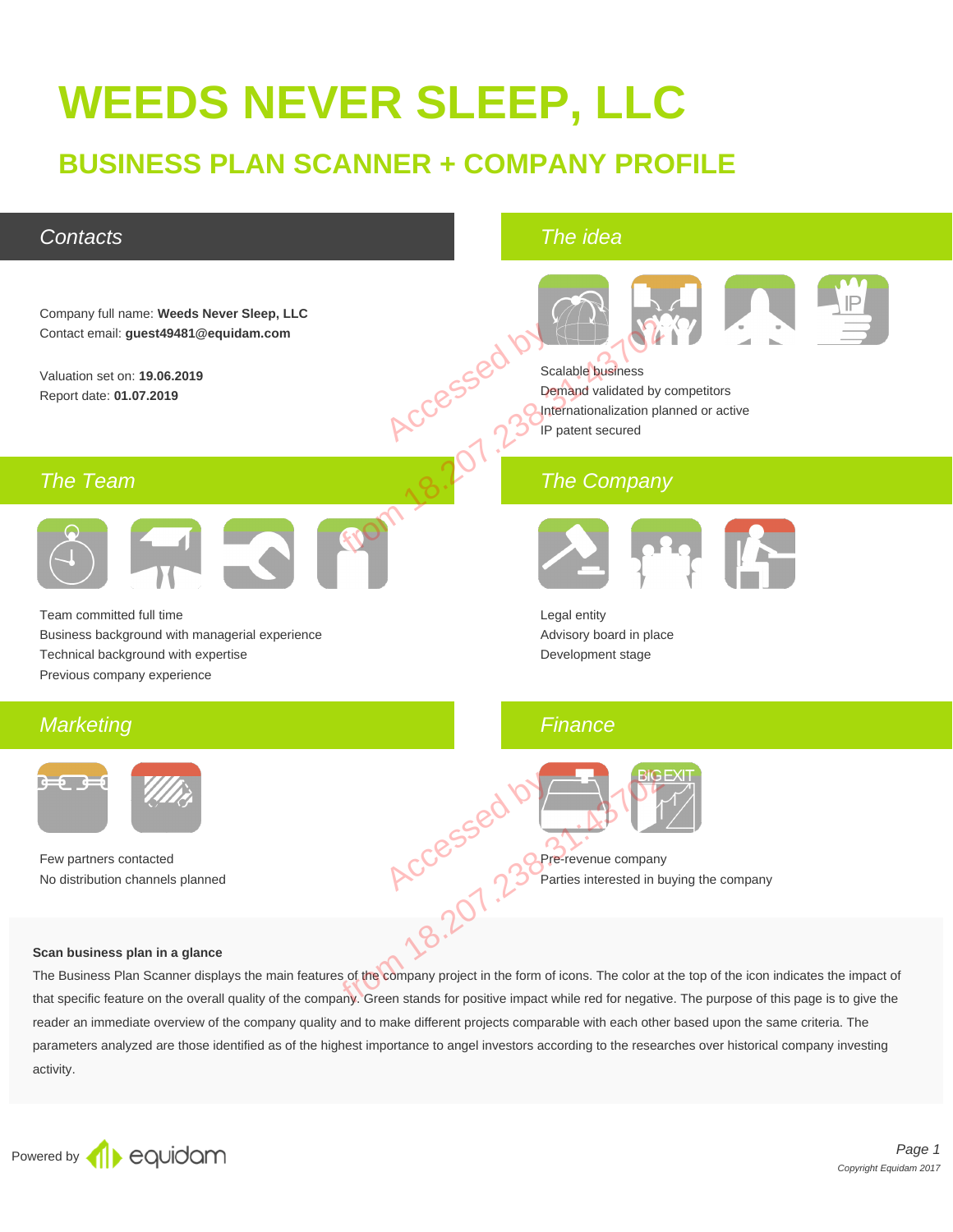# **COMPANY PROFILE**

Weeds Never Sleep, LLC Legally constituted: **Yes** Year of constitution: **2015** Country: **United States** Scalability: **Yes** Industry: **Consumer Goods**

#### Committed resources

Capital: **\$ 248,000**

Time (Months): **48**

Time commitment: **Full time**

#### Stage of development:

Investment proposal

Capital needed: **\$ 100,000**

Equity offered: **4.0%**

Stage of development: **Development stage** Product roll-out: **Demo** Profitability: **Pre-revenues**

### Core Business

Not Provided

### Team

Founders: **1** FTE employees: **0** Management team composition: **Only founders Experience** ders: 1<br>
employees: **0560** Founders: 1<br>
FTE employees: 0<br>
Management team composition Only founders<br>
Experience<br>
8<br>
In the industry (years): 10<br>
Previous company: Yes<br>
Dedication to the project

In the industry(years): **10** Previous company: **Yes**

#### Dedication to the project

Founders: **Majority committed full time**

Staff members: **No staff members**

#### Skills and capabilities

Business and managerial: **Top-tier management experience** Position reached: **Department/Division Manager** Example Individual Department/Divis<br>Dical: Both technical background Business and managerial: Top-tier management experience of the probability of the state of competition.<br>
Technical: Both technical background and expertise<br>
Competition<br>
Target market: Estimated via comparable products<br>
Le

Technical: **Both technical background and expertise**

### **Competition**

Target market: **Estimated via comparable products**

Level of competition: **Dominated by several players**

Competitive products are: **Still not comparable and substantially less innovative**

Marketing approach: **Word of mouth and social media**



Page 2 Copyright Equidam 2017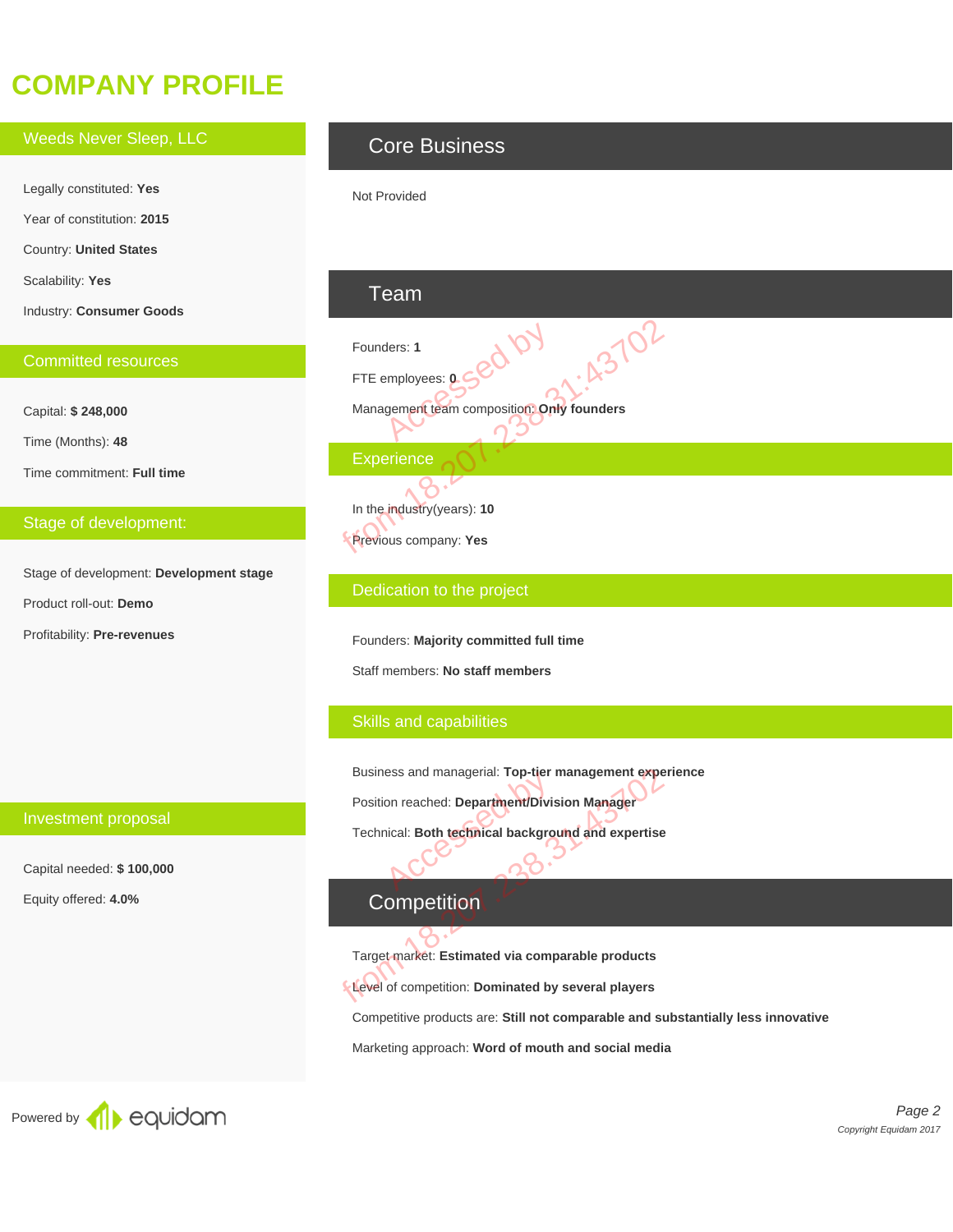# **COMPANY PROFILE**



### Key figures

| Latest operating performance |     | <b>Ratios</b>           |    |
|------------------------------|-----|-------------------------|----|
|                              |     |                         |    |
| Revenues                     | \$0 | Profit as % of revenues | 0% |
| Cost of Goods Sold (COGS)    | \$0 | COGS as % of revenues   | 0% |
| <b>Salaries</b>              | \$0 |                         |    |
| Operating expenses (SGA)     | \$0 | EBITDA as % of revenues | 0% |
| <b>EBITDA</b>                | \$0 |                         |    |
| <b>EBIT</b>                  | \$0 |                         |    |
| Net Profit                   | \$0 |                         |    |

| <b>Assets</b>               | Liabilities                         |       |
|-----------------------------|-------------------------------------|-------|
|                             |                                     |       |
| Cash and Equivalents        | \$0<br><b>Accounts Payables</b>     | \$0   |
| <b>Accounts Receivables</b> | Other current liabilities<br>\$6    | \$0   |
| Inventory                   | \$0<br>Long term liabilities (Debt) | $\$0$ |
| Tangible assets             | \$0<br>Equity                       | \$0   |
| Intangible assets           | \$0                                 |       |
| <b>Financial assets</b>     | \$0                                 |       |
|                             |                                     |       |
| Elevator pitch              |                                     |       |
|                             |                                     |       |

### Elevator pitch

Not Provided

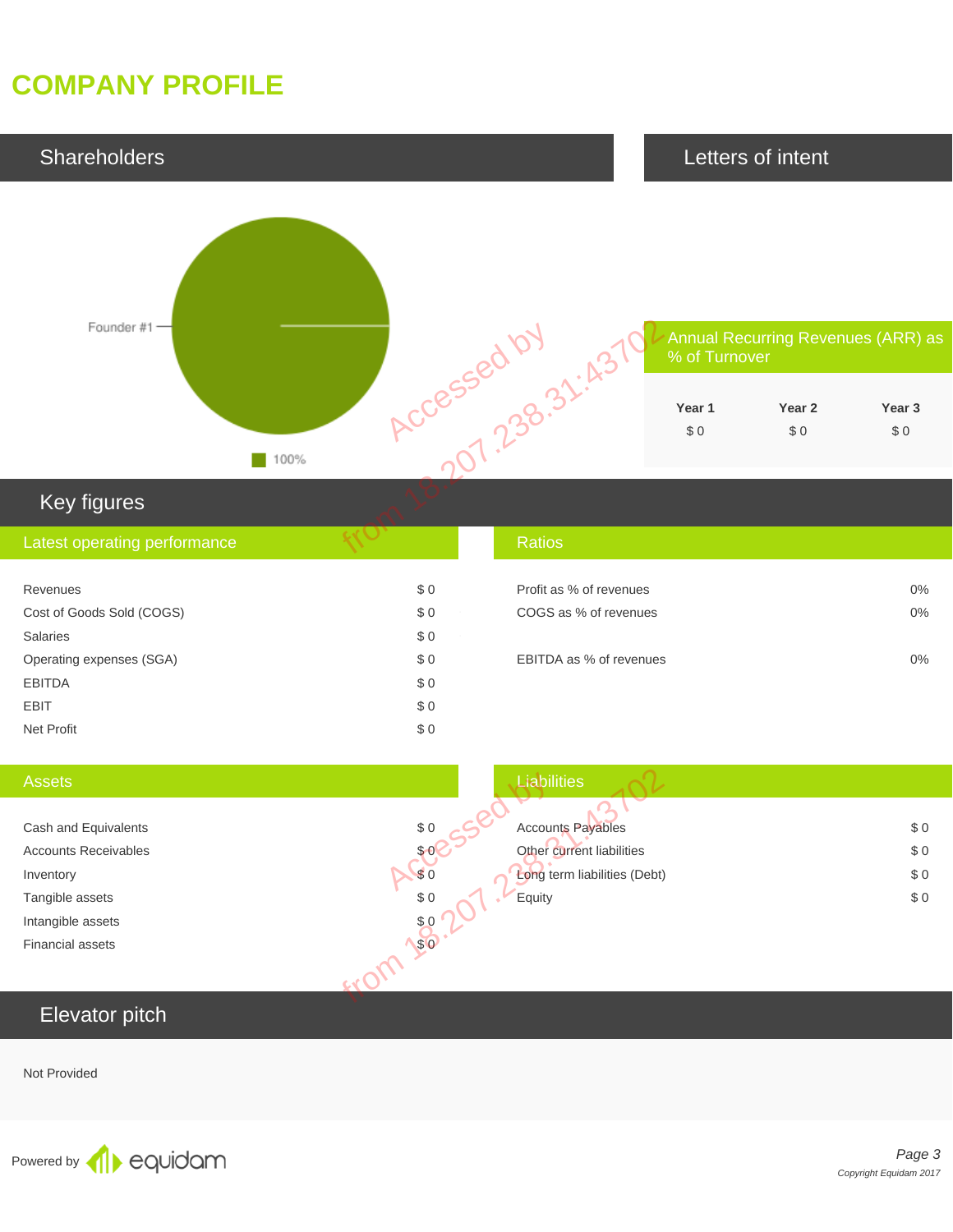# **VALUATION**



### Valuation Average Weights

# **Weights**



#### **Valuation weights**

The weights displayed in the chart are those used to average the outcomes of the 5 valuation methodologies implemented in this analysis. The weights are set according to the stage of development of the start-up: the later the stage and the higher the influence of analytical models given the higher reliability of the financial projections. Users may however prefer one method over another in determining their valuation estimate.

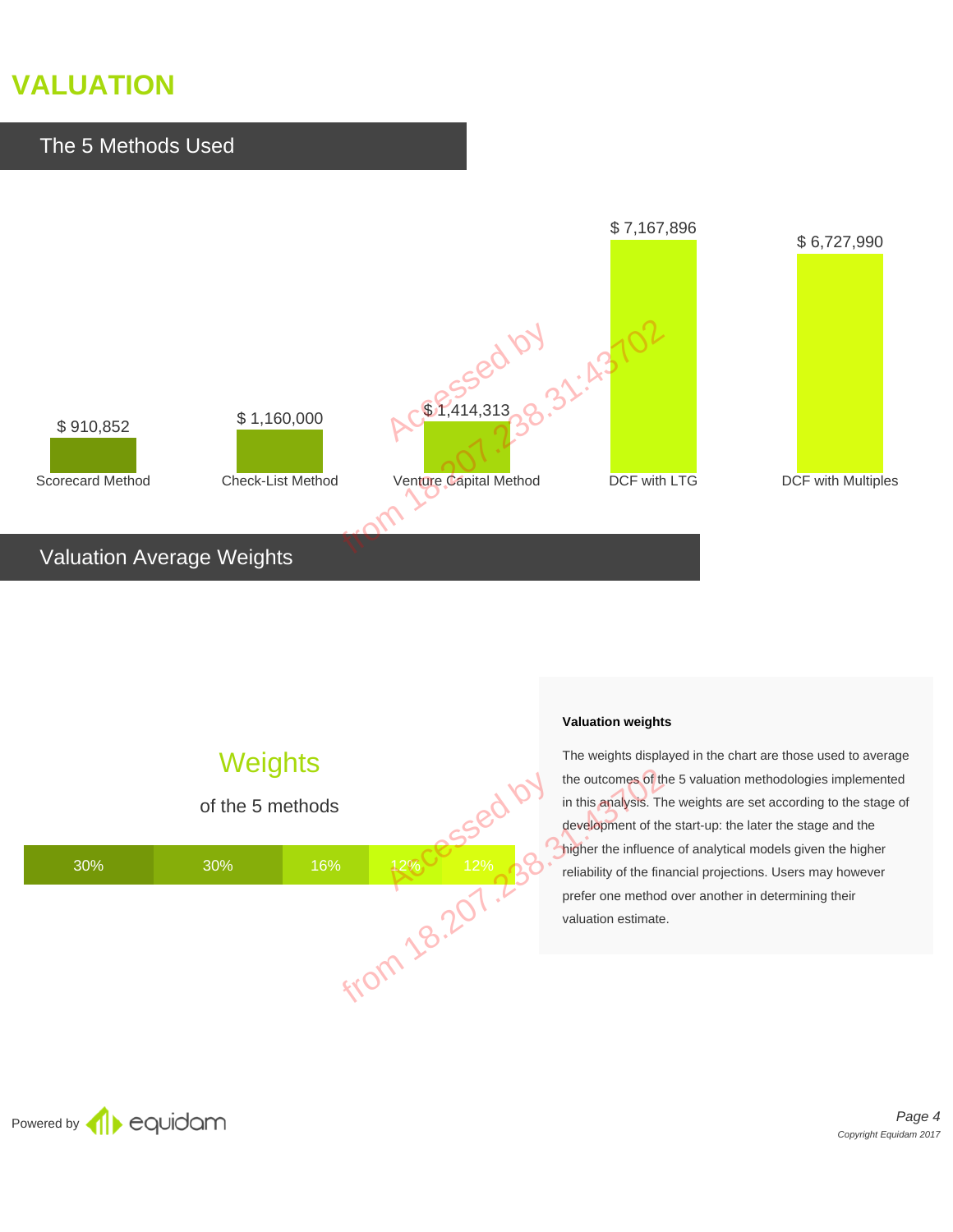# **VALUATION**



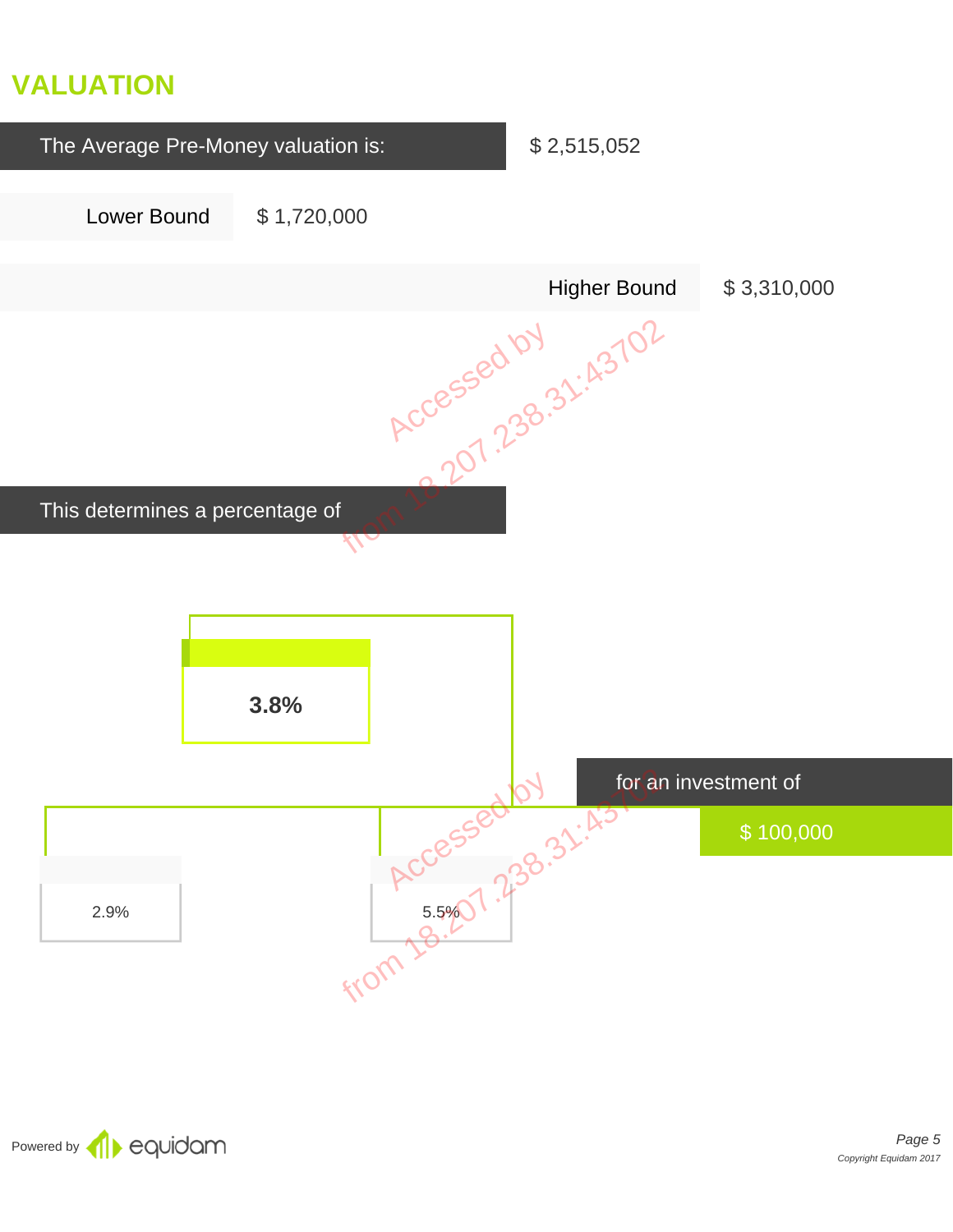# **HIGH-LEVEL VALUATION**

SCORECARD METHOD \$910,852

#### 43.75% 50% 37.5% 50% 50% 50% 58.33% 50% 37.5% 50% 25% 50% 50% 50% Strength of the **Entrepreneur** and of the Management Team Size of the **Opportunity** Intellectual Property **Competitive Environment** Strategic Relations to Reach **Targeted** Market Stage of the Development of the Product (Service) Funding Required Weeds Never Sleep, LLC . Average company in the Consumer Goods industry Accessed by from 18

#### **CRITERIA**

| Strength of the Entrepreneur and of the Management Team   | 43.75%                                                                                                                         |
|-----------------------------------------------------------|--------------------------------------------------------------------------------------------------------------------------------|
| Size of the Opportunity                                   | 37.5%                                                                                                                          |
| <b>Intellectual Property</b>                              | 50%                                                                                                                            |
| <b>Competitive Environment</b>                            | 58.33%                                                                                                                         |
| Strategic Relations to Reach Targeted Market              | 37.5%                                                                                                                          |
| Stage of the Development of the Product (Service)         | 25%                                                                                                                            |
| <b>Funding Required</b>                                   | 50%                                                                                                                            |
| <b>ASSUMPTIONS</b>                                        |                                                                                                                                |
| Starting value of this method (Average Company Valuation) | \$1,194,560                                                                                                                    |
|                                                           |                                                                                                                                |
|                                                           |                                                                                                                                |
| <b>Explanation</b>                                        |                                                                                                                                |
|                                                           | This valuation approach is based on the technique of benchmarking. Starting from the average valuation of comparable transa    |
|                                                           | or decrease according to analysis of those aspects that matter the most to investors. This model applies the same approach are |
|                                                           | researches carried out by the Ewing Marion Kauffman Foundation in 2007 as well as by Bill Payne in its book "The Definitive G  |
|                                                           | Angels" (2006). Fauldam created the questions and answers and more importantly the scores be applied In addition, some e       |

#### **Explanation**

This valuation approach is based on the technique of benchmarking. Starting from the average valuation of comparable transactions, the value can increase or decrease according to analysis of those aspects that matter the most to investors. This model applies the same approach and structure theorized by the researches carried out by the Ewing Marion Kauffman Foundation in 2007 as well as by Bill Payne in its book "The Definitive Guide to Raising Money from Angels" (2006). Equidam created the questions and answers and, more importantly, the scores be applied. In addition, some elements were added to the model following the empirical researches carried out by the Equidam team.

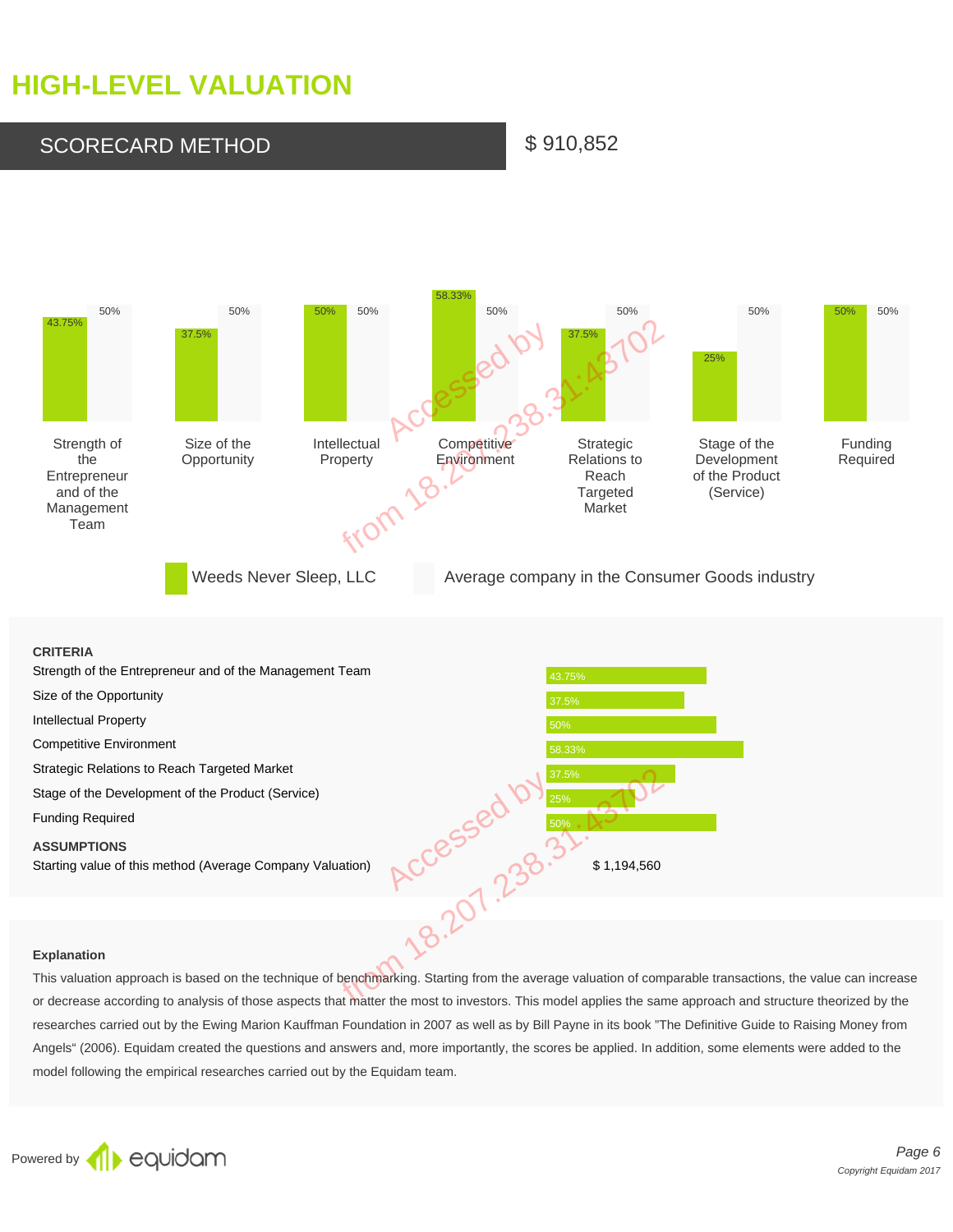# **HIGH-LEVEL VALUATION**

### CHECK-LIST METHOD \$1,160,000



## **CRITERIA** Quality of the Management Team Quality of the Idea Product Roll-Out and Protection 67% and the state of the state of  $\frac{67}{67}$ Strategic Relationships 22% Operating Stage **0%** and 200 million and 200 million and 200 million and 200 million and 200 million and 200 million **ASSUMPTIONS** Maximum value for this method  $\sim$  2,500,000

#### **Explanation**

This valuation model is based on a rating approach: a higher value is generated according to the presence or not of key value-drivers. These factors are included in the five categories reported above. This method was originally proposed by Dave Berkus, a full-time Angel and founder of Berkus Technology Ventures LLC in Los Angeles. It has been modified several times since then. This version is based upon the empirical researches carried out by the Equidam team. For European companies, the maximum valuation attainable is 2 MLN, while for U.S. companies this value is \$ 2.5 MLN as indicated by Dave Berkus and in line with the historical analysis by Bill Payne of average company valuation across the U.S.. The lower value fo EU market is given by the lower level of development and sophistication of this region compared to the U.S.. ACCESSED BY A FRANCES<br>
Proach: a higher value is generated according to the presence or note.<br>
This method was originally proposed by Dave Berkus, a full-time<br>
bodified several times since then. This version is based upon



Page 7 Copyright Equidam 2017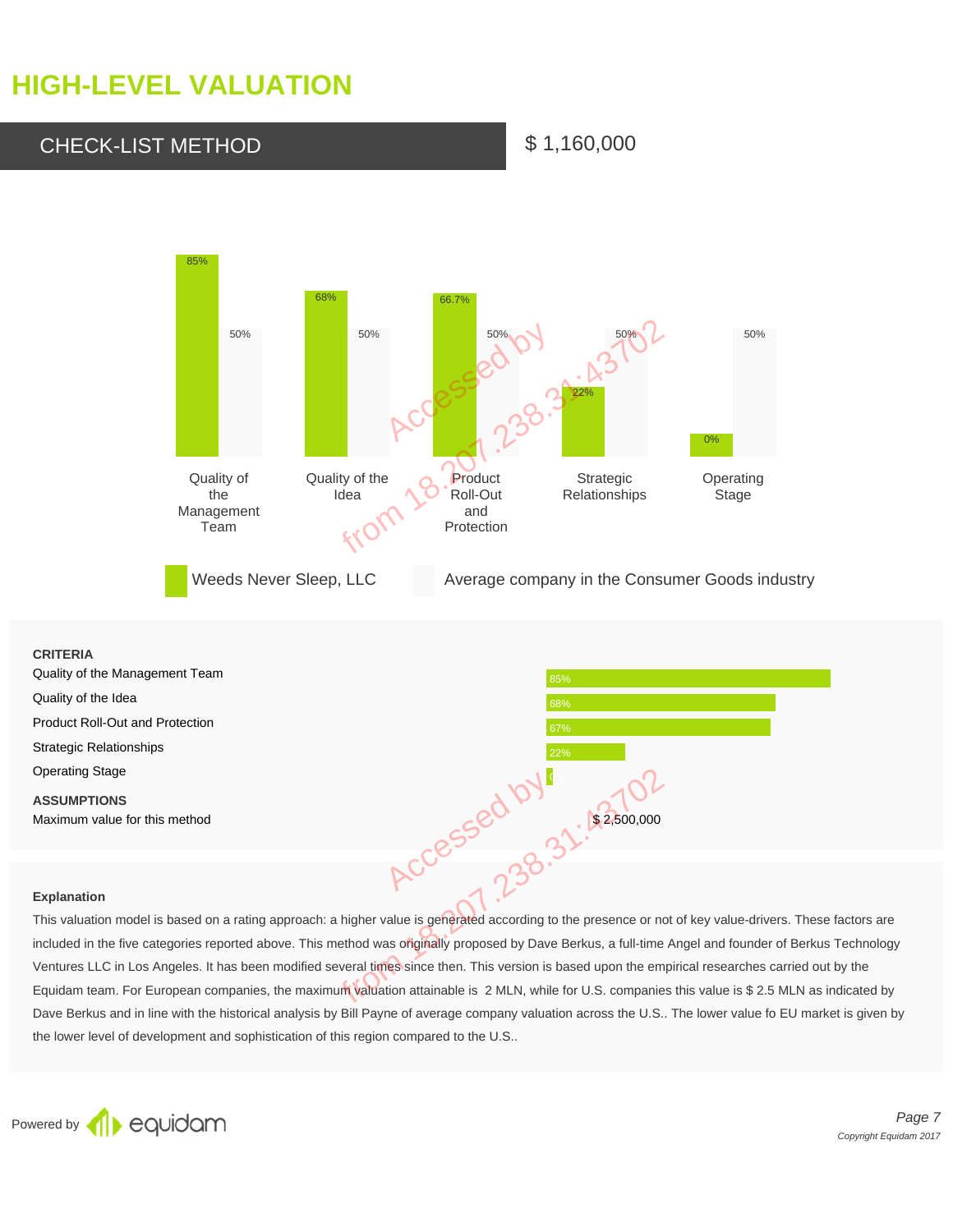# **FINANCIAL FORECASTS**



#### **The uncertainty featuring financial projections**

The projections about the expected performance of the company are provided by the users and are not, by any means, subject to the previous check by Equidam. The users are required to indicate the projected values regarding revenues and costs (fixed and variables), while other items as Working Capital, Depreciation and Amortization and the interest expenses are estimated by Equidam according to industry-specific databases. The Cash Flows are also estimated by the Equidam algorithm combining users' inputs and the Equidam data. Equidam provides an indication of the level of reliability of the users' projections based upon the stage of development of the business. Another way to check the reliability of the projections is offered by the revenues from contracts in place, displayed in the second page of the Company Profile.

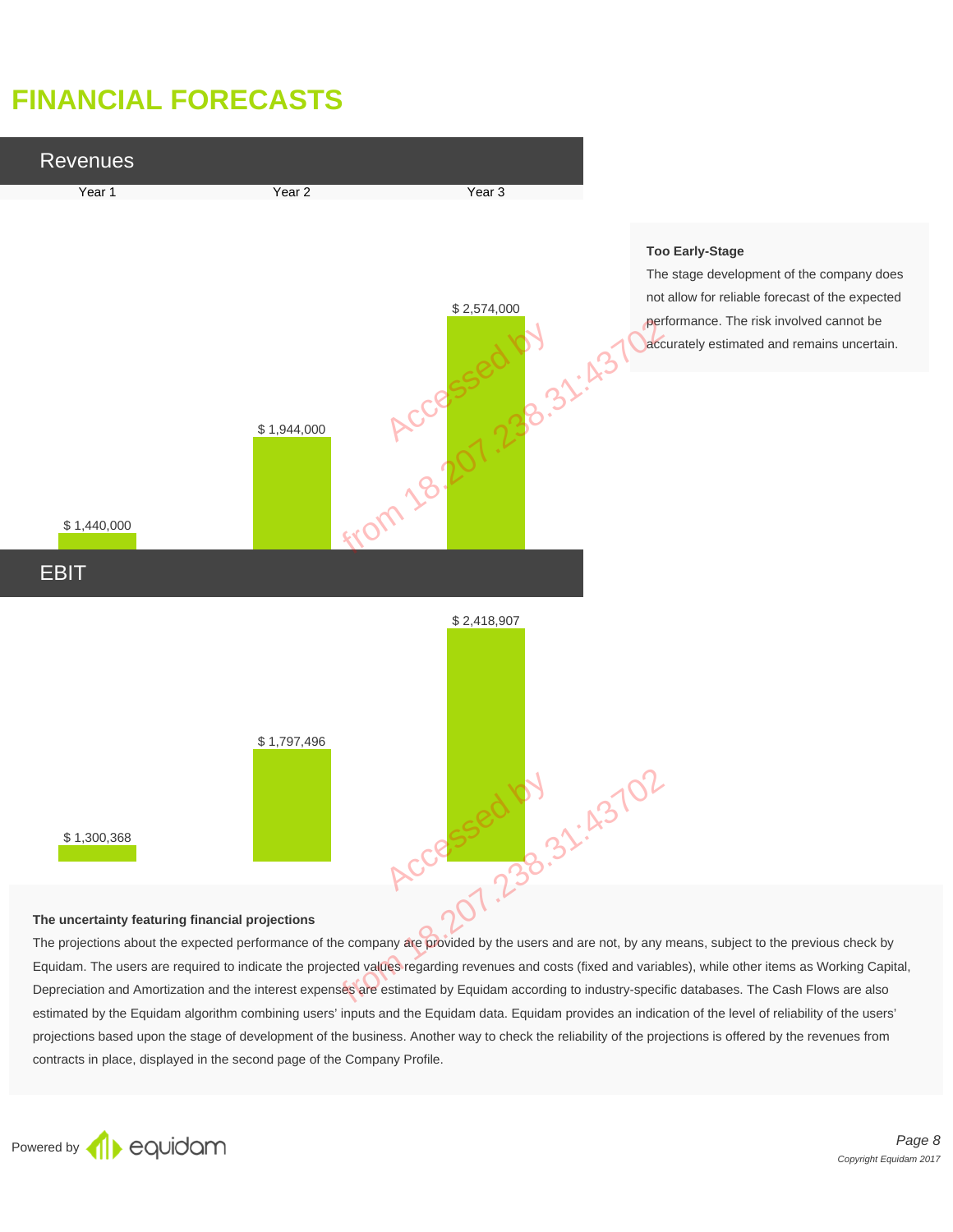



The venture capital method is a quick approach to the valuation of companies. It comprises in estimating the exit value of the company at the end of the forecast horizon and ignoring the intermediate cash flows. The exit value is calculated by taking the final financial result of the company and applying the EBITDA multiple. This value is then discounted at a high rate to get the present value. The discount rate is determined according to the stage of development and is reported in the table above. Given its simplistic approach, this model does not apply illiquidity or survival discount as the following to methods do. The annual discount rate applied already accounts for these issues.

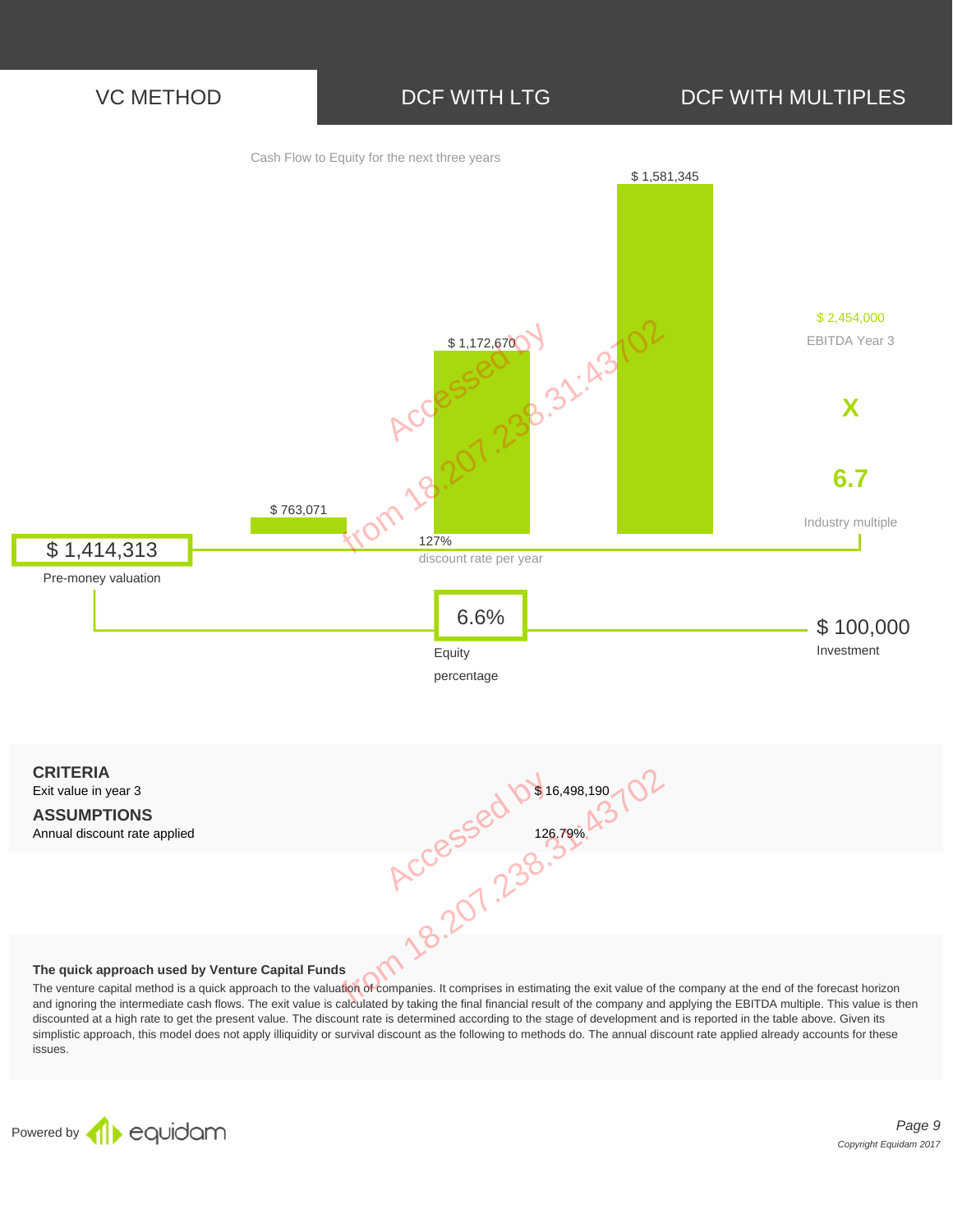

#### **The innovative approach to Discounted Cash Flows (DCF)**

The DCF with terminal growth model is one of the most used models to value public companies. This method assumes that the company is going to survive at a steady and constant growth rate. The growth rate applied is based on the industry of belonging. The Equidam methodology however applies two important additional features: 1. The annual cash flows are estimated by the Equidam algorithm and are weighted according to the country-specific survival rate for companies. 2. The calculated present value is further discounted by applying an illiquidity discount to account for the fact that the sale of the equity stake is likely to happen on the private market. As a consequence, investors need a higher return. The illiquidity discount is estimated according to the work of academic researches.



Page 10 Copyright Equidam 2017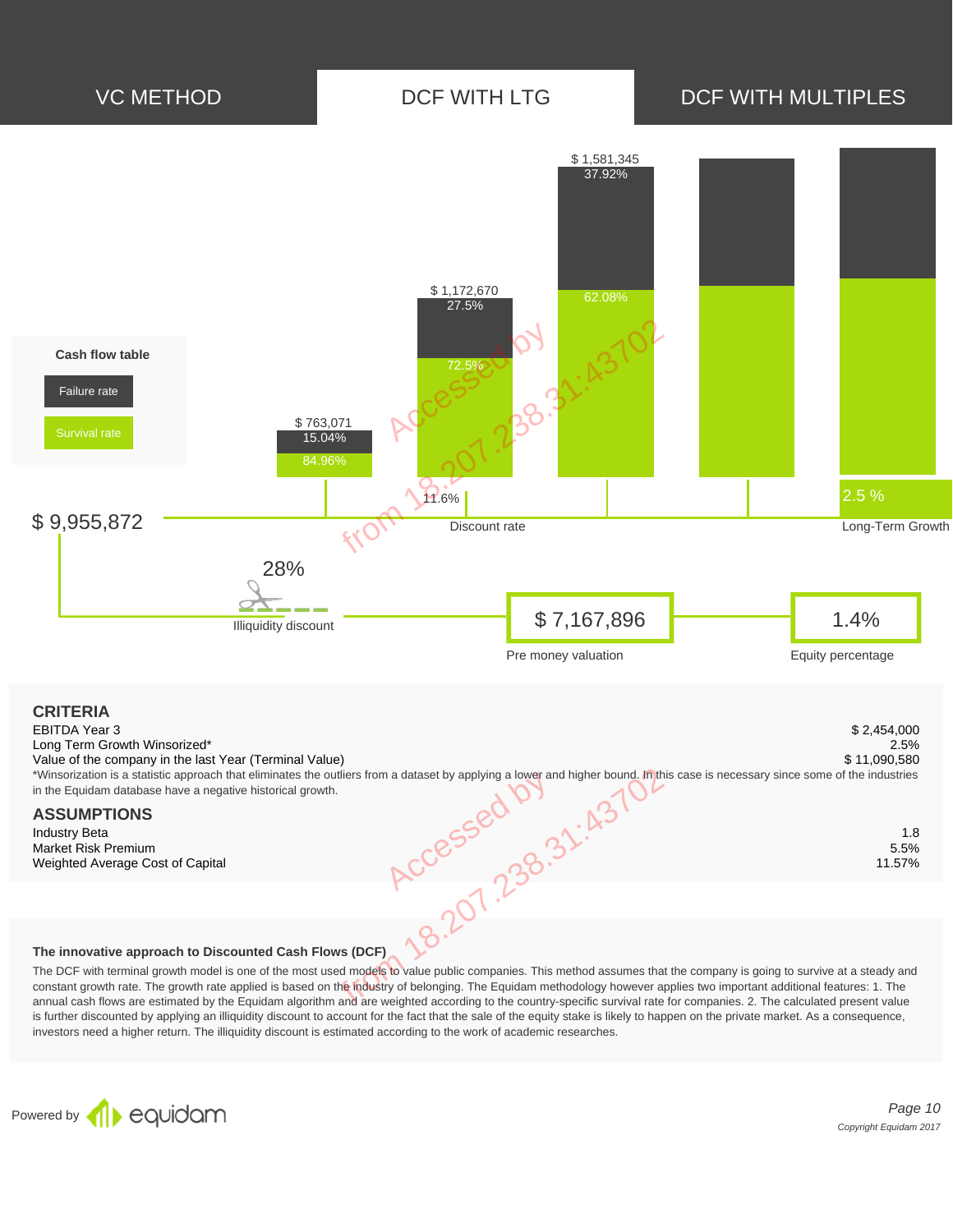

#### **Industry peers' comparison**

The DCF with exit multiple is the other most used valuation approach. It is based on the assumption that the exit value of the company is determined by the average of industry peers. The most commonly used multiple is the EBITDA multiple since the generated estimate is less susceptible to differences in the operating margin among industry peers. The Equidam methodology also applies: 1. The annual cash flows are estimated by the Equidam algorithm and are weighted according to the country-specific survival rate for companies. 2. The calculated present value is further discounted by applying an illiquidity discount to account for the fact that the sale of the equity stake is likely to happen on the private market. As a consequence, investors need a higher return. The illiquidity discount is estimated according to the work of academic researches

Powered by **1** equidam

Page 11 Copyright Equidam 2017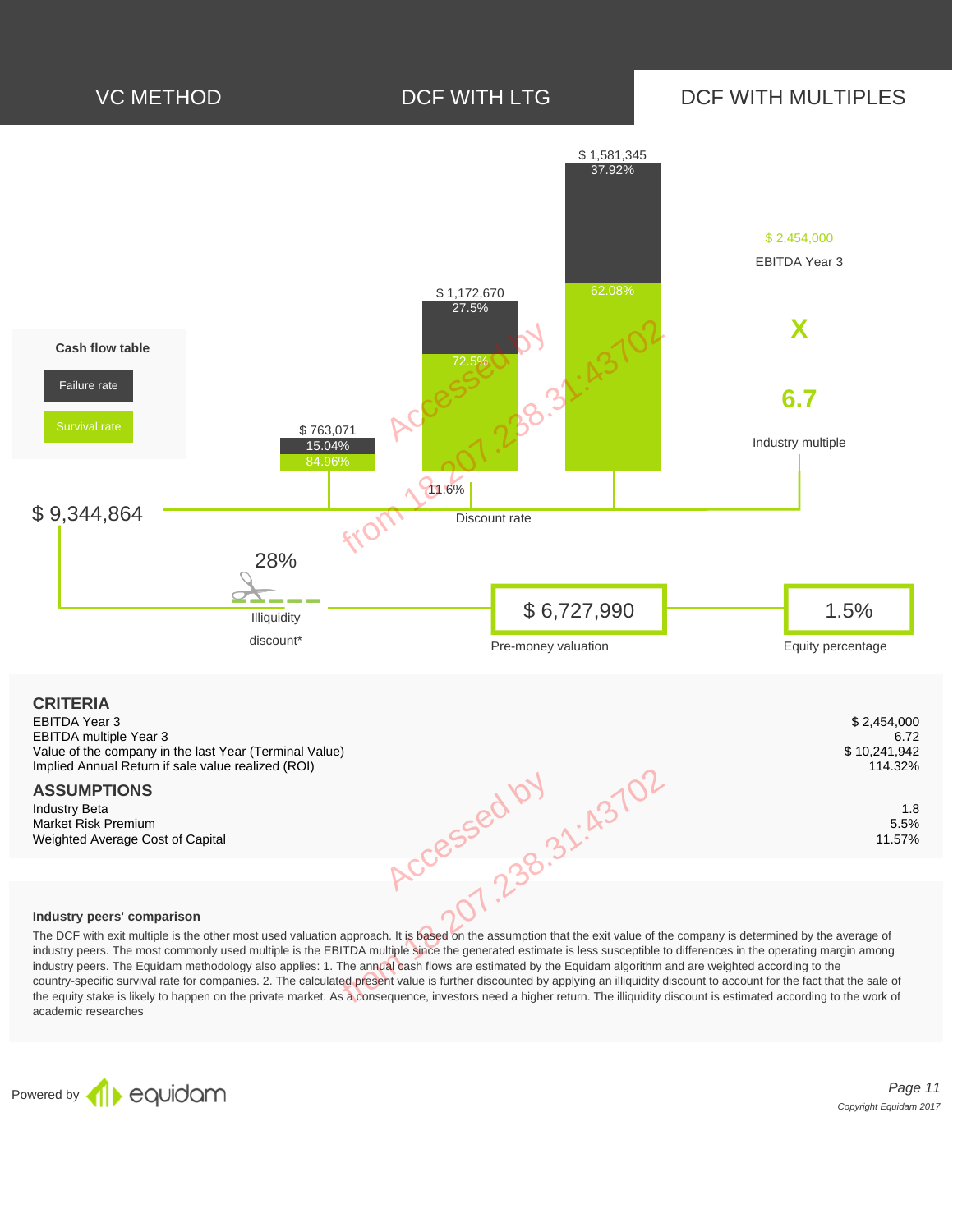| <b>PROFIT AND LOSS</b> |  |  |
|------------------------|--|--|
|------------------------|--|--|

Ŀ,

**There** 

### **CASH FLOW**

|   |                                                                                                                                                                                                                                                                                                                                                                                                                                                                                                                                                                        | Year 1                           | Year 2      | Year <sub>3</sub> |
|---|------------------------------------------------------------------------------------------------------------------------------------------------------------------------------------------------------------------------------------------------------------------------------------------------------------------------------------------------------------------------------------------------------------------------------------------------------------------------------------------------------------------------------------------------------------------------|----------------------------------|-------------|-------------------|
|   | Revenues                                                                                                                                                                                                                                                                                                                                                                                                                                                                                                                                                               | \$1,440,000                      | \$1,944,000 | \$2,574,000       |
|   | sales quantity                                                                                                                                                                                                                                                                                                                                                                                                                                                                                                                                                         | $\circ$                          | $\circ$     | $\circ$           |
|   | Cost of goods sold                                                                                                                                                                                                                                                                                                                                                                                                                                                                                                                                                     | \$120,000                        | \$120,000   | \$120,000         |
|   | Average individual price                                                                                                                                                                                                                                                                                                                                                                                                                                                                                                                                               | \$0                              | \$0         | \$0               |
|   | Average individual cost                                                                                                                                                                                                                                                                                                                                                                                                                                                                                                                                                | \$0                              | \$0         | \$0               |
|   | <b>Salaries</b>                                                                                                                                                                                                                                                                                                                                                                                                                                                                                                                                                        |                                  | \$0         | \$0               |
|   | Gross margin                                                                                                                                                                                                                                                                                                                                                                                                                                                                                                                                                           |                                  | 93.8%       | 95.3%             |
|   | Selling, General and Administrative                                                                                                                                                                                                                                                                                                                                                                                                                                                                                                                                    | <b>Accessed by 97.1.1</b><br>\$0 | \$0         | \$0               |
|   | <b>EBITDA</b>                                                                                                                                                                                                                                                                                                                                                                                                                                                                                                                                                          |                                  | \$1,824,000 | \$2,454,000       |
|   | Depreciation and Amortization                                                                                                                                                                                                                                                                                                                                                                                                                                                                                                                                          | \$19,632                         | \$26,504    | \$35,093          |
|   | as % of revenues                                                                                                                                                                                                                                                                                                                                                                                                                                                                                                                                                       | 1.4%                             | 1.4%        | 1.4%              |
|   | <b>EBIT</b>                                                                                                                                                                                                                                                                                                                                                                                                                                                                                                                                                            | \$1,300,368                      | \$1,797,496 | \$2,418,907       |
|   | <b>Financial Gain-Loss</b>                                                                                                                                                                                                                                                                                                                                                                                                                                                                                                                                             | \$0                              | \$0         | \$0               |
|   | Debt interest payment                                                                                                                                                                                                                                                                                                                                                                                                                                                                                                                                                  | \$0                              | \$0         | \$0               |
|   | Interest rate on debt                                                                                                                                                                                                                                                                                                                                                                                                                                                                                                                                                  | 13.65%                           | 13.65%      | 13.65%            |
|   | Cash interest gain                                                                                                                                                                                                                                                                                                                                                                                                                                                                                                                                                     | \$0                              | \$0         | \$0               |
|   | <b>Taxes</b>                                                                                                                                                                                                                                                                                                                                                                                                                                                                                                                                                           | \$442,125                        | \$611,149   | \$822,428         |
|   | Deferred tax assets                                                                                                                                                                                                                                                                                                                                                                                                                                                                                                                                                    | \$0                              | \$0         | \$0               |
|   | Effective tax payable                                                                                                                                                                                                                                                                                                                                                                                                                                                                                                                                                  |                                  | \$611,149   | \$822,428         |
|   | Nominal tax rate                                                                                                                                                                                                                                                                                                                                                                                                                                                                                                                                                       |                                  | 39%         | 39%               |
| Ŧ | Profit                                                                                                                                                                                                                                                                                                                                                                                                                                                                                                                                                                 | ACCESSED N \$ 442.               | \$1,186,347 | \$1,596,479       |
|   | Good understanding of numbers is good understanding of business<br>Revenues, Cost of Goods Sold and Selling, General and Administrative are provided by the user, while the D and A and Financial expenses are estimated by Equidam.<br>The former is based upon the average D and A as % of Revenues of the industry peers and the latter upon the COVERAGE RATIO (EBIT/INTEREST PAID) and then<br>adding the related risk premium to the Risk Free rate. The risk premia related to the COVERAGE RATIO are fixed as determined by academic researches. The Risk Free |                                  |             |                   |

#### **Good understanding of numbers is good understanding of business**

Revenues, Cost of Goods Sold and Selling, General and Administrative are provided by the user, while the D and A and Financial expenses are estimated by Equidam. The former is based upon the average D and A as % of Revenues of the industry peers and the latter upon the COVERAGE RATIO (EBIT/INTEREST PAID) and then adding the related risk premium to the Risk Free rate. The risk premia related to the COVERAGE RATIO are fixed as determined by academic researches. The Risk Free rate is assumed to equal the 10-year maturity German Bund. The tax outlays are determined by applying the country-specific tax rate for companies, as reported in the Equidam databases.

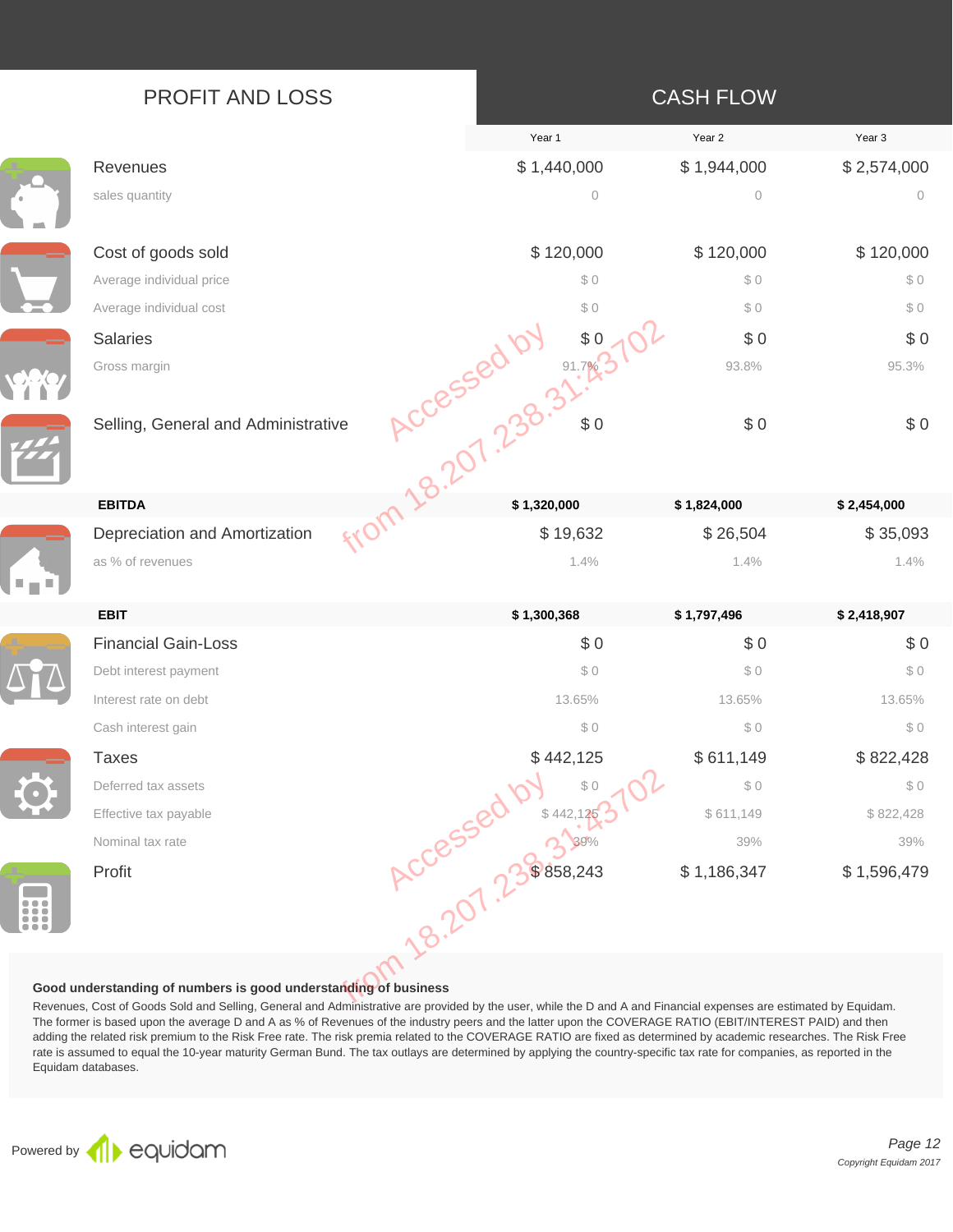| PROFIT AND LOSS                                                                                                                                                                                                                                                   |                  |                                                         | <b>CASH FLOW</b>                                           |                                                             |
|-------------------------------------------------------------------------------------------------------------------------------------------------------------------------------------------------------------------------------------------------------------------|------------------|---------------------------------------------------------|------------------------------------------------------------|-------------------------------------------------------------|
|                                                                                                                                                                                                                                                                   |                  | Year 1                                                  | Year 2                                                     | Year 3                                                      |
| Profit                                                                                                                                                                                                                                                            |                  | \$858,243                                               | \$1,186,347                                                | \$1,596,479                                                 |
| Change in Working Capital<br>Account payables<br>Account receivables<br>Inventory<br>Depreciation and Amortization                                                                                                                                                | from 18.207 2207 | \$114,804<br>\$107,840<br>\$67,647<br>\$154<br>\$19,632 | \$40,181<br>\$145,584<br>\$91,324<br>\$209,246<br>\$26,504 | \$50,227<br>\$192,764<br>\$120,919<br>\$277,057<br>\$35,093 |
| <b>OPERATING CASH FLOW</b>                                                                                                                                                                                                                                        |                  | \$763,071                                               | \$1,172,670                                                | \$1,581,345                                                 |
| Financing activity<br>Change in outstanding debt<br>Raise or repayment of equity<br>Investments                                                                                                                                                                   |                  | \$100,000<br>\$0<br>\$100,000<br>\$0                    | \$200,000<br>\$0<br>\$200,000<br>\$0                       | \$200,000<br>\$0<br>\$200,000<br>\$0                        |
| <b>Cash Flows</b><br>Beginning of the year cash<br>End of the year cash<br><b>CASH FLOW TO EQUITY</b>                                                                                                                                                             |                  |                                                         | \$1,372,670<br>\$963,071<br>\$2,335,741                    | \$1,781,345<br>\$2,335,741<br>\$4,117,087<br>\$1,581,345    |
| Cash is the king<br>The cash flows are estimated by Equidam starting from the user's data. This is to provide the reader with a more reliable estimation based upon industry peers benchmarks<br>rather than leaving the user the freedom to guess the estimates. |                  | 100,000 \$963,071 \$2.3                                 |                                                            |                                                             |

#### **Cash is the king**

Both Depreciation and Amortization and Working Capital are based on the Equidam industry databases, while the change in Debt and in Equity and the investment outlays are based upon the user's projections.

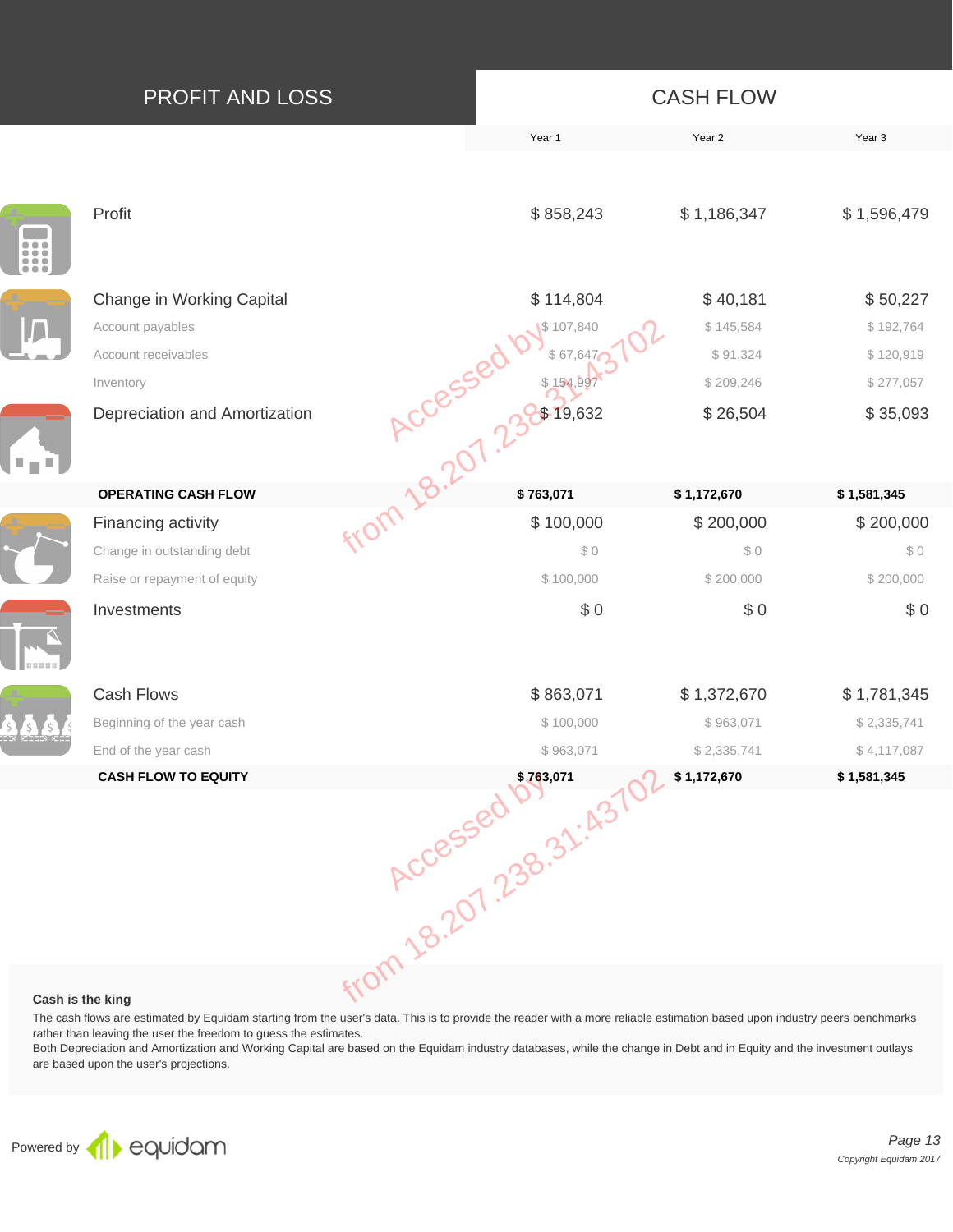# **APPENDIX**

### DESCRIPTION SCORECARD METHOD

#### The Strength of the Entrepreneur and of the Management Team includes:

- The years of industry experience of the managers
- The managerial and business skills achieved by the managers academically and professionally
- The technical skills and capabilities achieved by the managers academically and professionally
- The level of managerial responsibility achieved in the past working experiences
- The team spirit and comradeship
- The size of the staff
- The time and economic commitment by the founders and any other member of the staff

#### The Size the Opportunity includes:

- The estimated potential size of the market (if provided)
- The estimated revenues in the third year according to the stage of the development (if provided) Example to the stage of the development (if provided)<br>
Example: (if provided)<br>
Siness<br>
Services<br>
Syservices<br>
Syservices<br>
Syservices<br>
Contract players<br>
Contract provided)<br>
Contract provided<br>
Contract provided<br>
Contract prov
- The geographical scope of the business
- The scalability of the business

#### The Competitive Environment includes:

- The analysis of the number of active market players
- The quality of competitive products/services
- The competitive advantage over competitive products/services
- The threat of international competition (if any)

#### The Intellectual Property includes:

- The presence of IP
- The type of IP protection applicable
- The IP protection in place (if any)
- Barriers to entry determined by IP-related aspects

#### The Strategic Relations to Reach the Targeted Market includes:

- The partnership with vendors and other selling channels
- The partnership with strategic market agent to achieve the commercialization

#### The Stage of the Development of the Product/Service includes:

• The roll-out of the product/service

#### The Funding Required includes:

• The capital need required according to stage of development. Later-stage businesses raising limited budgets are showing higher quality compared to similar companies seeking larger amounts. to similar companies seeking larger amounts. envice includes:<br>
Accessed by Accessed by Accessed Accesses raising limited<br>
Framounts.<br>
FIOM 18.2071

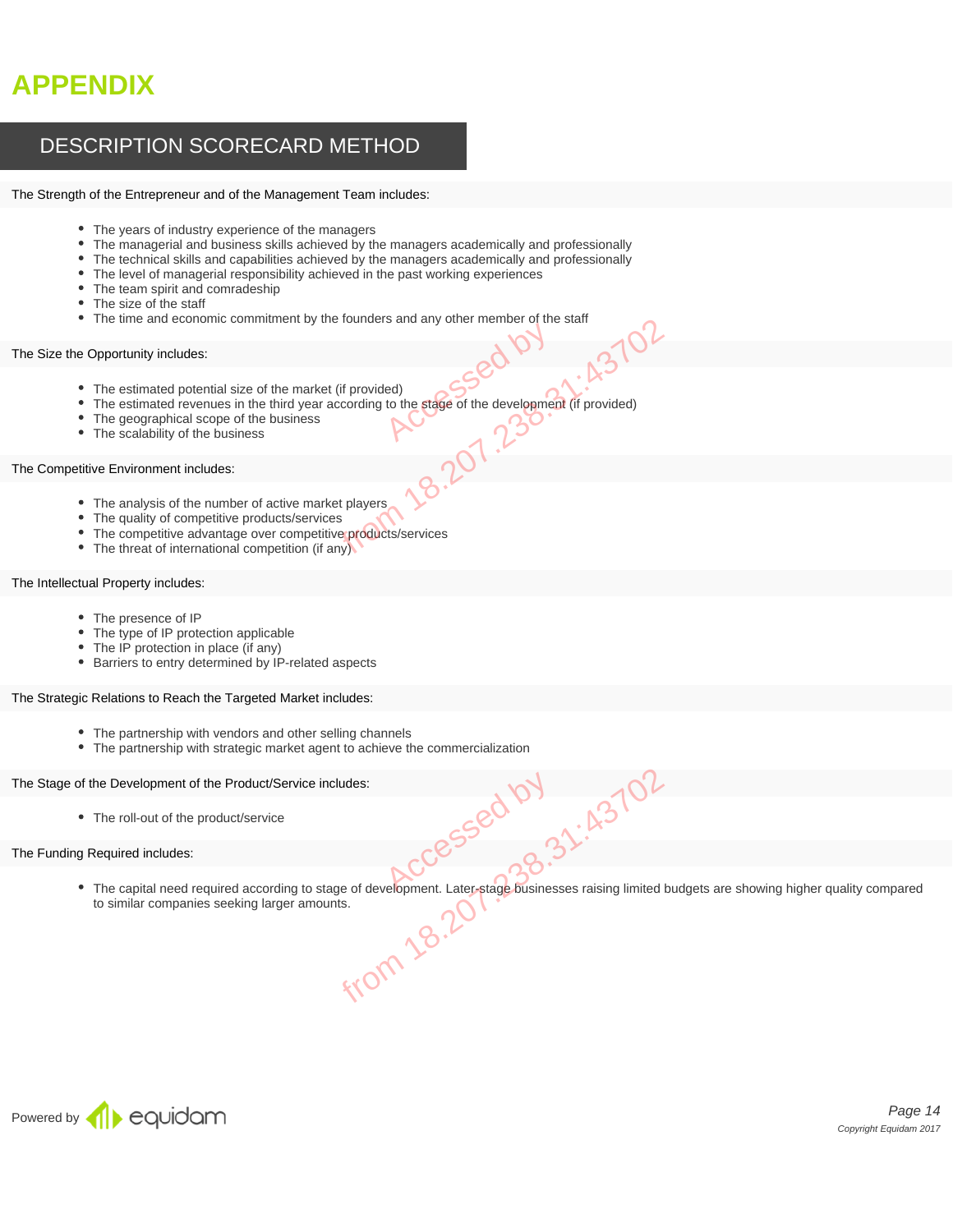# **APPENDIX**

### DESCRIPTION CHECK-LIST METHOD

#### The Quality of the Management Team analyzes:

- The managerial and business skills achieved by the managers academically and professionally
- The technical skills and capabilities achieved by the managers academically and professionally
- The level of managerial responsibility achieved in the past working experiences
- The positive interaction of the previous features to the overall company success
- The team historical relationship (if any)
- The years of industry experience of the managers
- The average age of the founders: entrepreneurs of 35-45 are statically the most likely to succeed
- The presence in the team of serial, successful entrepreneurs

In addition, the score of this section is weighted by the time commitment of the founders and managers. A full-time commitment determines a 100% weight and so on. This is necessary in order to reflect the relative waste of skills due to reduced working hours dedicated to the business and the related opportunity cost. Performation of the founders<br>
relative waste of skills due to relative waste of skills due to relative and the founders<br>
RCCC 2000 Entrepreneurs of 35-45 are statically the most likely to succeed<br>i, successful entrepreneurs<br>eighted by the time commitment of the founders and managers. A further<br>of the relative waste of skills due to reduced working hou

#### Product Roll-Out and IP Protection

- The presence of IP and the stage of the protections in place
- The type of IP protection applicable
	- The positive interaction of the previous features to the overall company success
- The roll-out of the product/service

#### Strategic Relationships

- The presence of external investors among the shareholders
- The presence of the advisory board and their number
- The partnership with vendors and other selling channels
- The partnership with strategic market agents to achieve the commercialization
- The partnership with legal counselors

#### Operating Stage

The stage of development of the business: revenues/pre-revenues/profitable etc.

**Accessed by 1.43702**<br>Rccessed by 1.230.31:43702